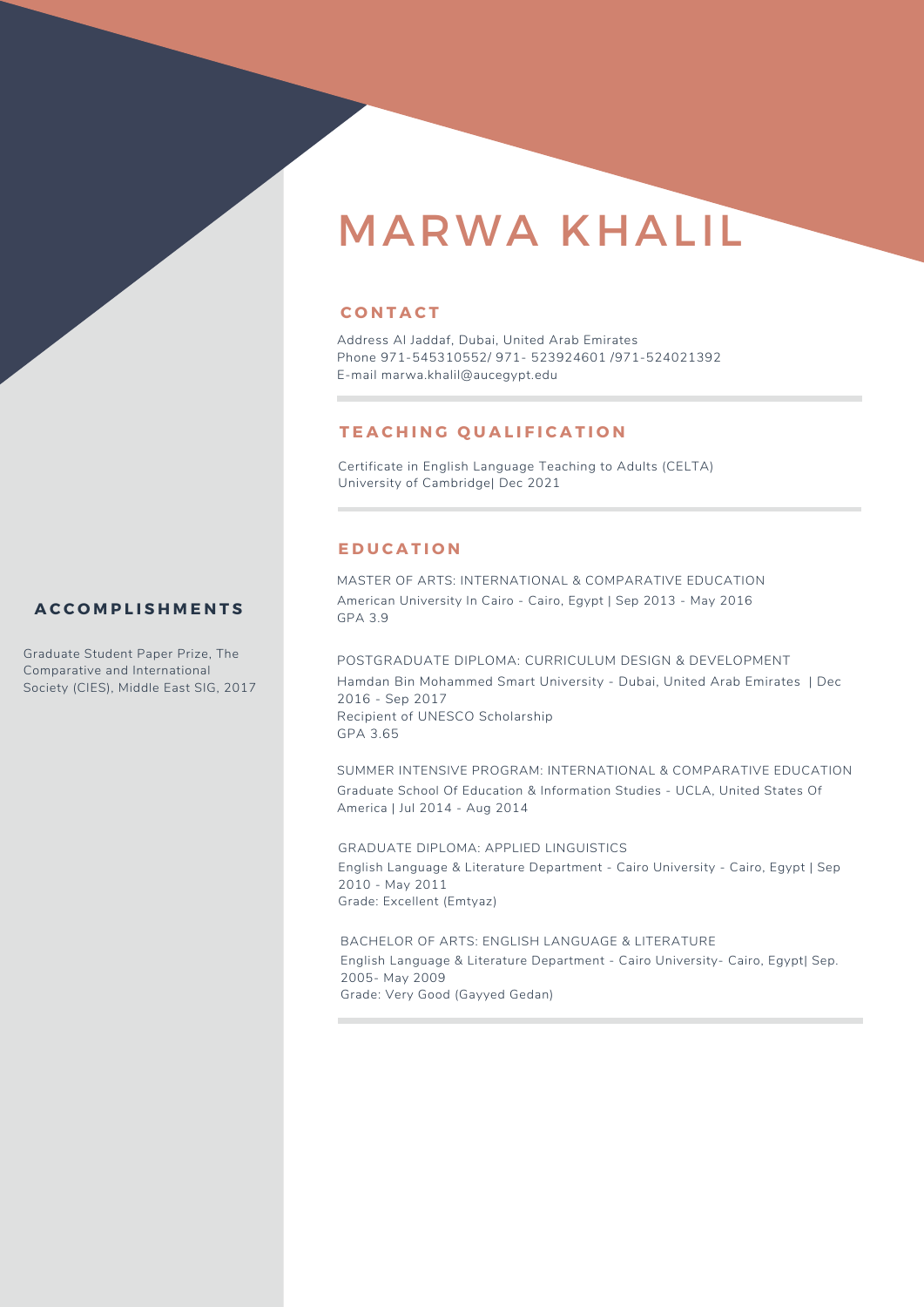# **P R O F E S S I O N A L D E V E L O P M E N T**

Project Zero Conference: Understanding for a Complex World, Harvard Graduate School of Education, 2018

IELTS Trainer, British Council, Dubai, Feb. 2019

AP Language and Composition & AP Literature and Composition, Khalifa University, August 2019

Teacher Leaders, Telllal Institute, Jan. 2020

KHDA MPD Courses, Tellal Institute, May 2020

Effective Strategies for Teaching Complex Texts, Savvas Learning Company-Cambridge Assessment, Nov. 2020

IELTS Teacher Training, IDP Australia, Sep. 2021

# **W O R K E X P E R I E N C E**

## ENGLISH INSTRUCTOR

GEMS Al Khaleej International School - Dubai, United Arab Emirates | Jan 2018 - Dec. 2021

- Teaching English to high school students (Grades 11 & 12)
- Provided IELTS training for high school students
- Designed and developed instructional activities using data from student learning style assessments
- Developed lesson plans and adapted curriculum to meet individual needs of students
- Selected and prepared educational resources, taking account of students' interests and cultural backgrounds
- Encouraged participation by maintaining positive attitude and proactively engaging students in activities and lessons

#### SENIOR OFFICER, TEACHING EFFECTIVENESS UNIT

Zewail City Of Science & Technology - Cairo, Egypt | Feb 2016 - Dec 2017

- Prepared and implemented in collaboration with the unit team a plan for the Teaching Effectiveness Unit for the academic year
- Designed and delivered orientation sessions for all new Professors and Teaching Assistants
- Participated in the student orientation program by giving a presentation on the unit and students' expectations
- Conducted the three step clinical classroom observation model
- Designed and delivered workshops and training sessions on needed topics as identified during classroom observations
- Conducted midterm feedback survey to provide formative assessment of courses
- Conducted final course evaluation to guide course and program improvements
- Designed teaching and assessment strategies for faculty members according to their needs

#### TEACHER TRAINER, GRADUATE SCHOOL OF EDUCATION

American University In Cairo - Cairo, Egypt | Jul 2017 - Aug 2017

- Designed course map and syllabus
- Developed instructional material and lesson plans
- Designed rubrics to assess students' learning
- Trained school teachers to use technology as a teaching and learning mean, choose appropriate technological tools based on learner's needs and design meaningful learning experiences to their students
- Trained school teachers to effectively implement different educational technologies such as LMS, online communication, collaboration, assessment and instructional tools & gamification of learning

## ENGLISH INSTRUCTOR

Zewail City Of Science & Technology- Cairo, Egypt | Sep 2015 - Feb 2016

- Taught Remedial English Level 2 focusing on: critical reading, essay writing, listening and speaking
- Designed course map and outline
- Developed lesson plans and adapted curriculum to meet individual needs of students
- Designed rubrics to assess students' learning
- Made use of available technologies in daily learning such as LMS and online assessment tools
- Evaluated students' abilities and grasp of English language, keeping appropriate records and preparing progress reports